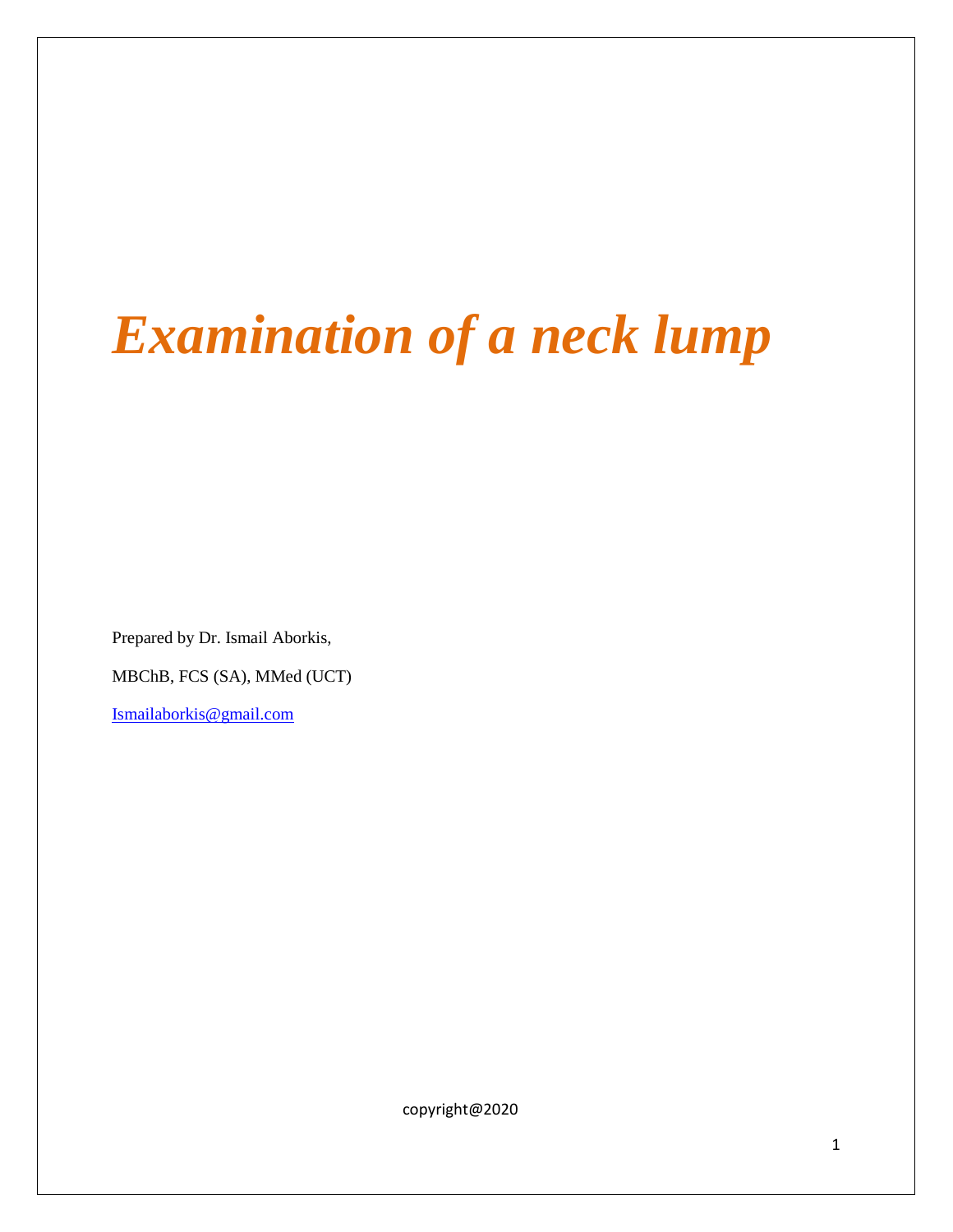# Before starting your examination please:

- Wash your hands& use hand disinfectant.
- Introduce yourself, explain what you would like to do and obtain verbal consent.
- Ask the patient to sit on a chair for examination.
- Adequately expose the patient's neck to the clavicles.
- Ask the patient if they have any pain before proceeding with the clinical examination.

#### General inspection

Inspect the patient, looking for clinical signs suggestive of underlying pathology:

- Scars: may indicate previous neck surgery (e.g. thyroidectomy, lymph node biopsy/excision).
- Cachexia: underlying malignancy.
- Hoarse voice: caused by compression of the larynx due to thyroid gland enlargement (e.g. thyroid malignancy).
- Dyspnoea or stridor: may indicate compression of the upper respiratory tract by a neck mass.
- **Behaviour:** anxiety and hyperactivity are associated with hyperthyroidism (due to sympathetic over activity). Hypothyroidism is more likely to be associated with low mood.
- **Exophthalmos:** bulging of the eye anteriorly out of the orbit associated with Graves' disease.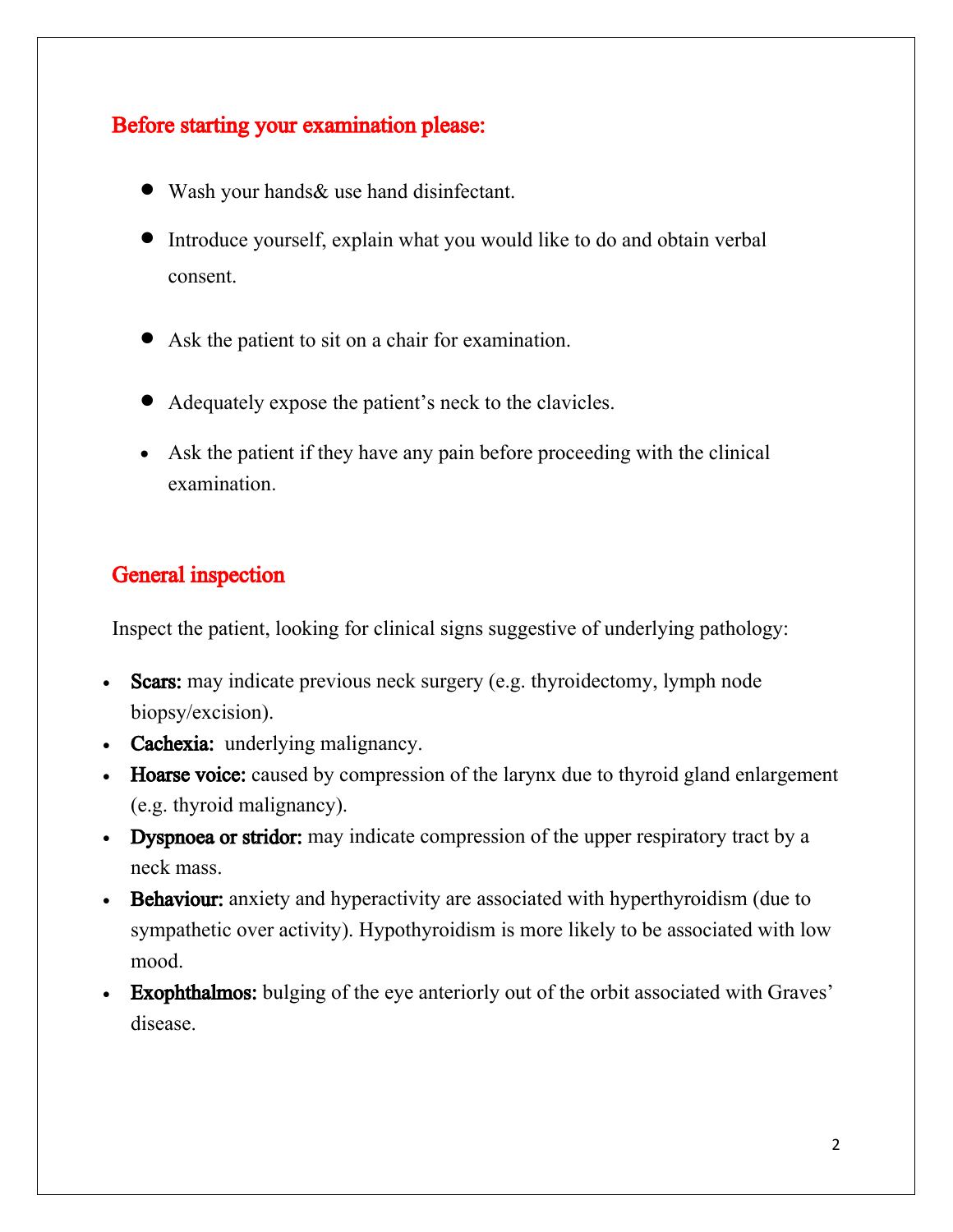# Neck lump inspection

Ask the patient to localize the lump if he can.

Inspect the neck lump from the front and side, noting its location (midline, anterior, posterior triangle)

# If mid-line lump is present:

Ask the patient to swallow some water, and observe the movement of the mass:

- Thyroid gland masses (e.g. a goitre) and thyroglossal cysts typically move upwards with swallowing.
- Lymph nodes will typically move very little with swallowing.
- An invasive thyroid malignancy may not move with swallowing if tethered to surrounding tissue.

#### Ask the patient to protrude the Tongue

- Thyroglossal cysts will move upwards during tongue protrusion.
- Thyroid gland masses and lymph nodes will not move during tongue protrusion.

*If you identify a midline neck lump or systemic signs indicative of thyroid disease, ask the examiner if a full [thyroid status examination](https://geekymedics.com/thyroid-status-examination/) should be performed.*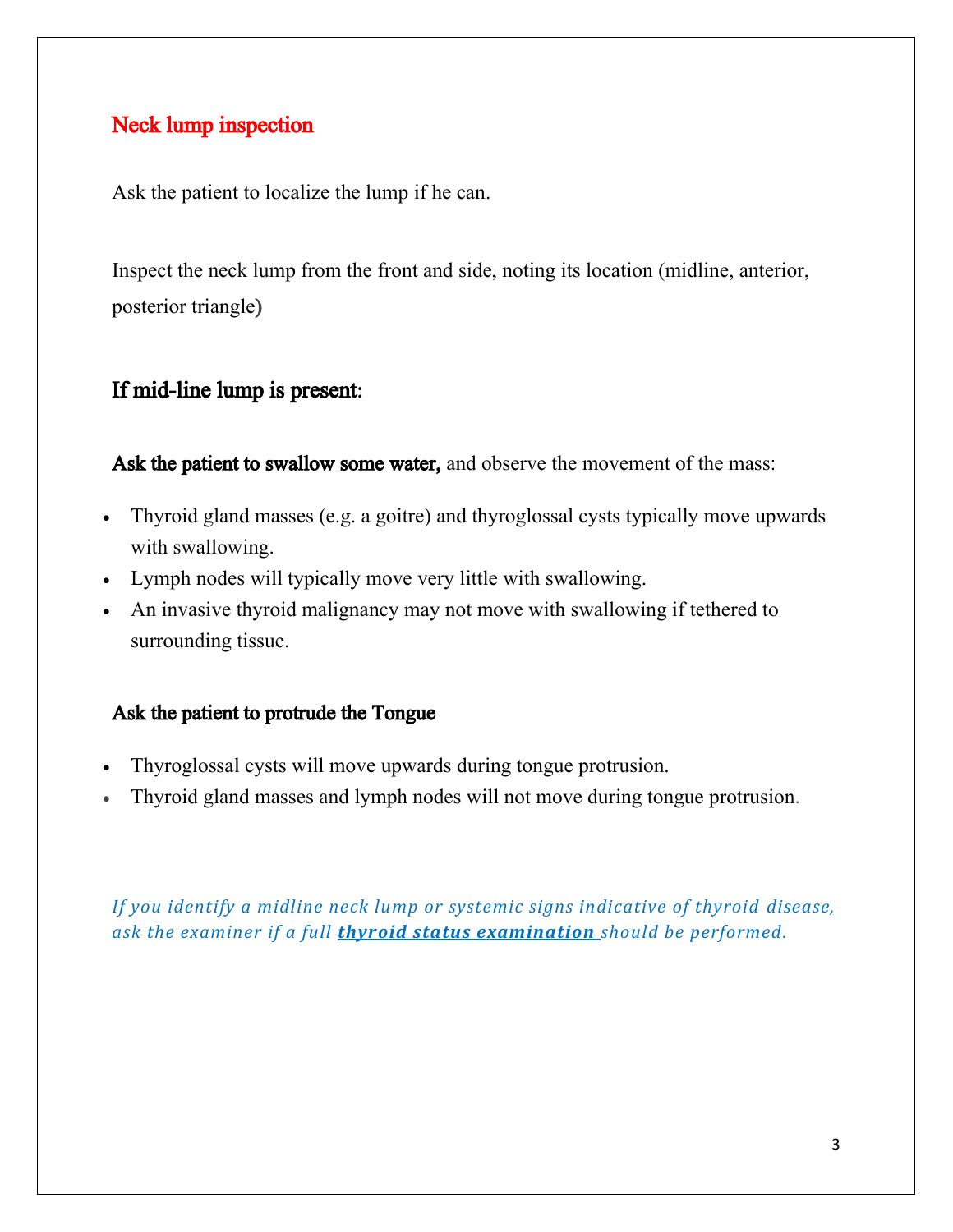# Palpation

#### Assess the following:

- **Temperature:** warm lump suggest an inflammatory or infective cause (e.g. infected epidermoid cyst).
- **Site:** lump location (Midline, anterior triangle, posterior triangle).
- **Size:** assess the size of the lump (width, depth and height) in CM.
- **Shape:** lump borders (regular or irregular).
- Consistency: soft (e.g. cyst), hard (e.g. malignancy) or rubbery (e.g. lymph node).
- **Mobility:** mobile or tethered to other local structures. Ask the patient to turn their head as you palpate the mass can reveal if it is tethered to the underlying muscle (e.g. malignant tumour).
- Fluctuation: hold the lump by its sides and then apply pressure to the centre of the mass with another finger. If the mass is fluid-filled (e.g. cyst) then you should feel the sides bulging outwards.
- **Overlying skin changes:** note any overlying skin changes such as erythema (e.g. inflammatory/infective aetiology) or a punctum (a pore in the epidermis indicative of an underlying epidermoid cyst).Scar, Sinus….etc.?
- **Pulsatility:** suggests vascular origin (e.g. carotid body tumour, aneurysm).
- **Tenderness:** may indicate infective and/or inflammatory aetiology (e.g. ruptured epidermoid cyst, infected cyst).
- **Trans illumination:** apply a light source to the lump, if it is illuminated it suggests the lump is fluid-filled (e.g. cystic hygroma).
- **Vascular bruit:** auscultate the lump to listen for a bruit suggestive of vascular aetiology (e.g. carotid artery aneurysm).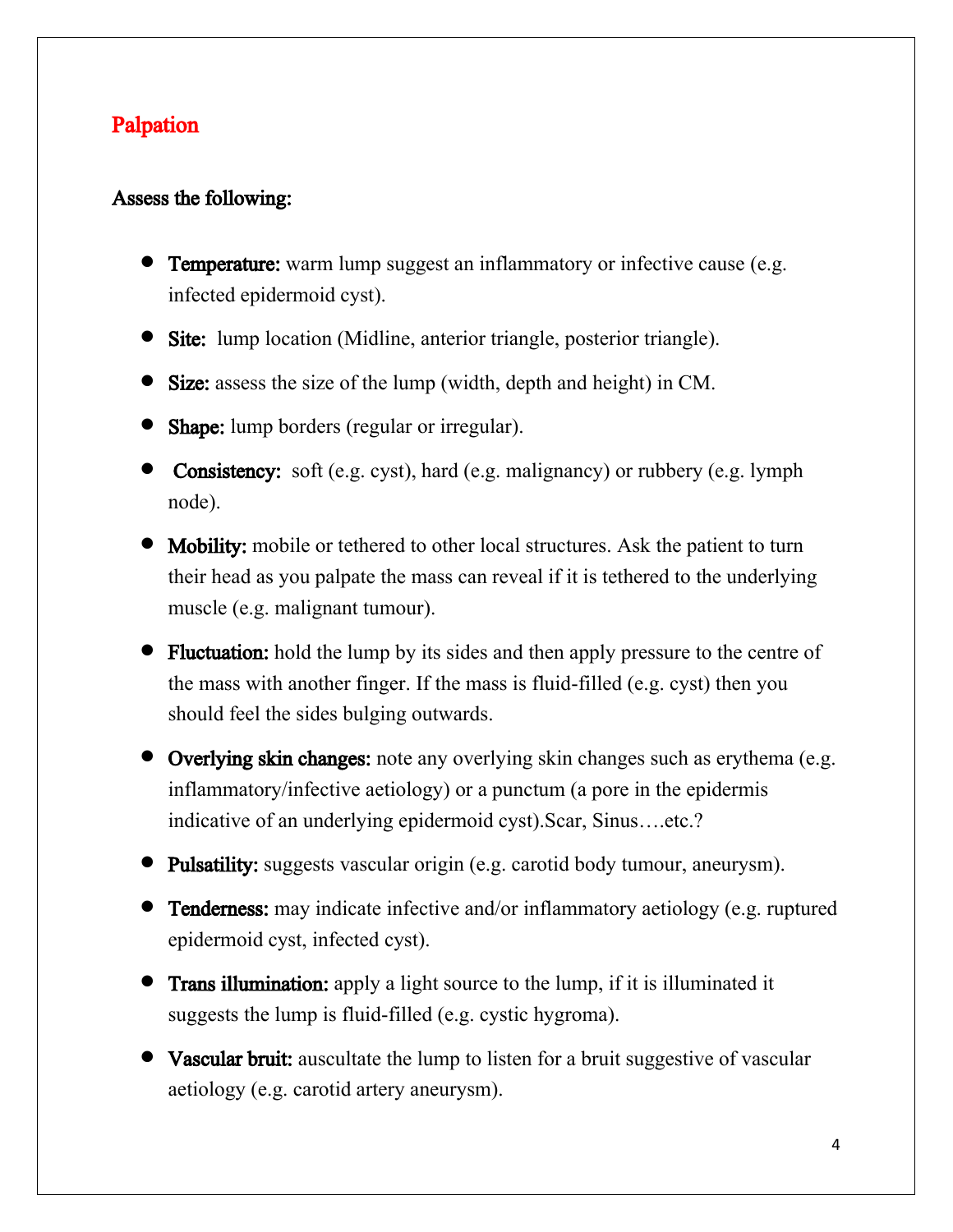# Assessing lymph nodes

For any palpable lymph node, assess the following:

- Site: lymph node's location in relation to other anatomical structures.
- Size: assess the size of the lymph node.
- Shape: assess the lymph node's borders to determine if they feel regular or irregular.
- Number: How many palpable nodes you can feel.
- Consistency: determine if the lymph node feels soft, hard or rubbery.
- Tenderness: note if the lymph node is tender on palpation.
- Mobility: assess if the lymph node feels mobile or is tethered to other local structures.
- Overlying skin changes: any overlying skin changes such as erythema.

### Interpretation of lymph node findings

- Benign lymph nodes: typically less than 1cm, smooth, rounded, non-tender and mobile.
- Reactive lymph nodes: typically smooth, rounded, tender, mobile and associated with infective symptoms (e.g. fever).
- Lymphadenopathy associated with haematological malignancy: widespread enlarged rubbery lymph nodes.
- Lymphadenopathy associated with metastatic cancer: regional lymphadenopathy in lymph node groups draining the affected organ. Lymph nodes typically feel hard, firm, irregular and are often tethered to local structures.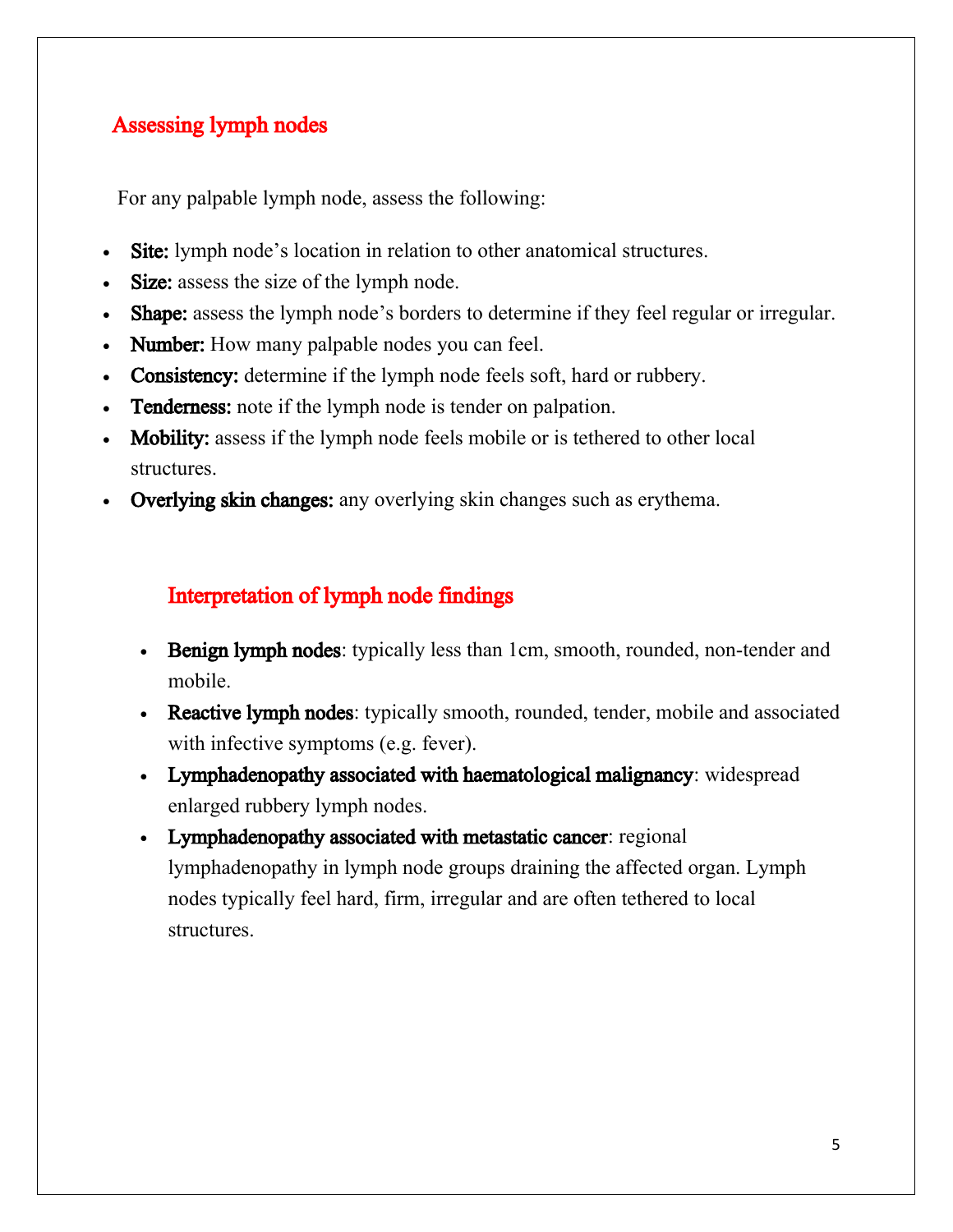# Palpation of cervical lymph nodes

- Position the patient sitting upright and examine from behind if possible.
- Ask the patient to tilt their chin slightly downwards to relax the muscles of the neck.
- Stand behind the patient and use both hands.
- Use the pads of the index, middle and ring fingers to press and roll the lymph nodes over the surrounding tissue.
- Use both hands (one for each side) you can note any asymmetry in size, consistency and mobility of lymph nodes.
- Start in the submental area and progress through the various lymph node chains. Any order of examination can be used, but a systematic approach will ensure no areas are missed:
- Submental
- Submandibular
- Pre-auricular
- Post-auricular
- Anterior cervical
- Posterior cervical
- **Occipital**
- Supraclavicular.

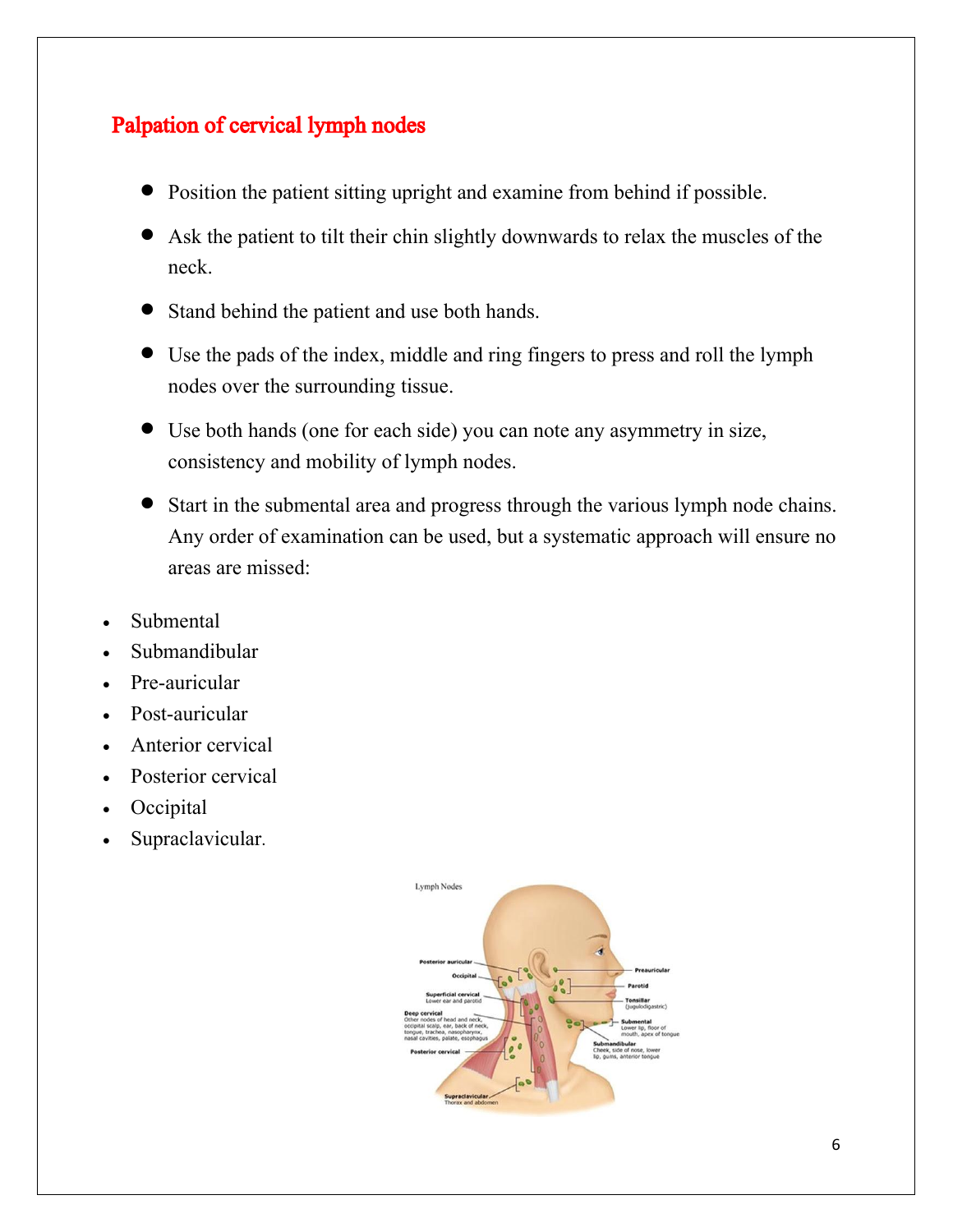# Palpation of the thyroid gland

#### **Palpate both lobes and the isthmus:**

- Stand behind the patient and ask them to tilt their chin slightly downwards to relax the muscles of the neck.
- Place the three middle fingers of each hand along the midline of the neck below the chin.
- Locate the upper edge of the thyroid cartilage ("Adam's apple") with your fingers.
- Palpate the thyroid isthmus using the pads of your fingers.
- Palpate each lobe of the thyroid in turn by moving your fingers out laterally from the isthmus.
- Ask the patient to swallow some water, whilst you feel for the symmetrical elevation of the thyroid lobes (asymmetrical elevation may suggest a unilateral thyroid mass).
- Ask the patient to protrude their tongue ( thyroglossal cyst, you will feel it rise during tongue protrusion).

When palpating the thyroid gland, assess the following **characteristics**:

- Size: note if the thyroid gland feels enlarged.
- Symmetry: assess for any evidence of asymmetry between the thyroid lobes (unilateral enlargement may be caused by a thyroid nodule or malignancy).
- Consistency: assess the consistency of the thyroid gland tissue, noting any irregularities (e.g. a widespread irregular consistency would be suggestive of a multinodular goitre).
- **Masses:** note if there are any distinct palpable masses within the thyroid gland's tissue (e.g. solitary thyroid nodule or thyroid malignancy).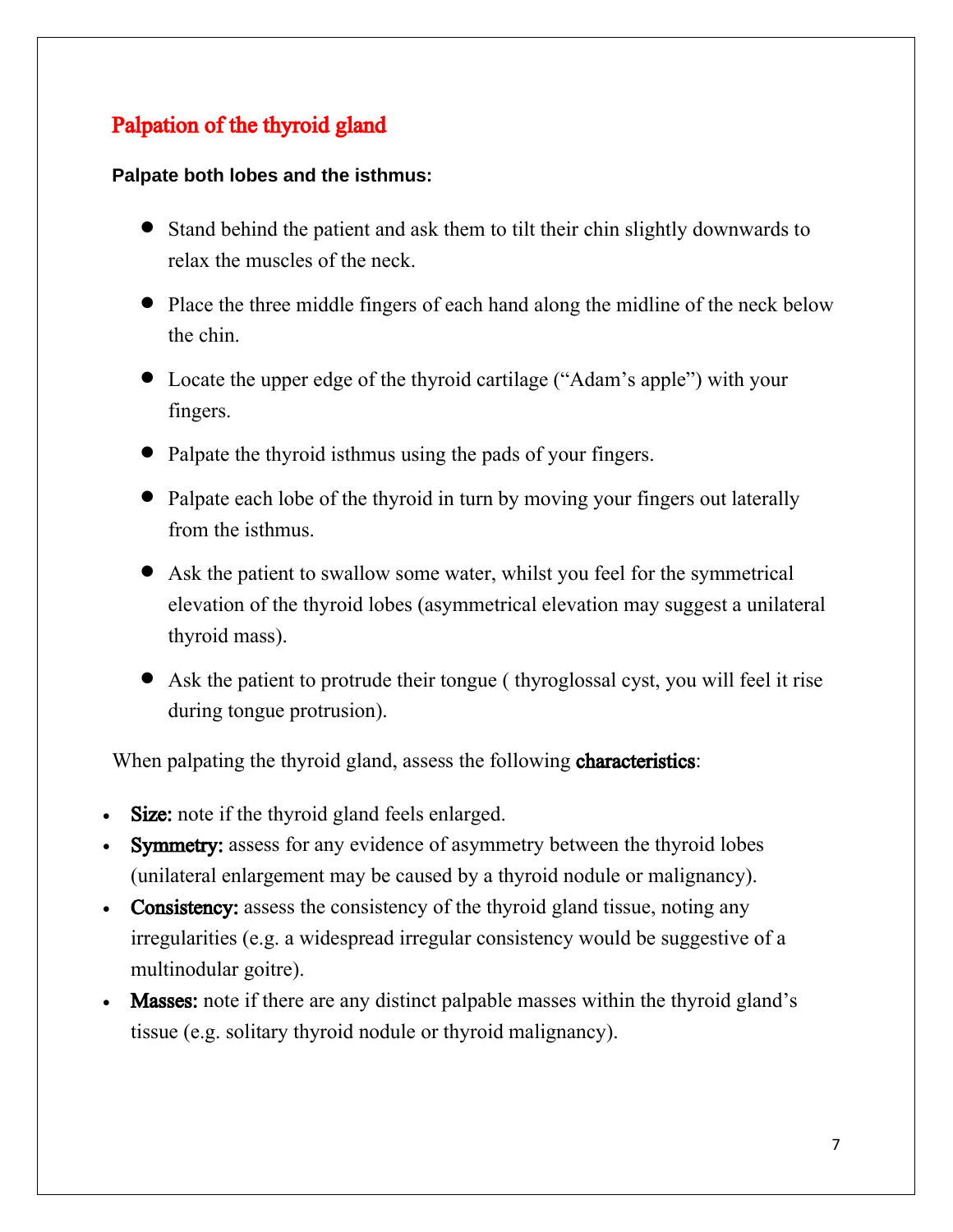• Palpable thrill: assess for evidence of a palpable thrill caused by increased vascularity of the thyroid gland due to hyperthyroidism (suggestive of Graves' disease).

#### To complete thyroid examination

- Localize the trachea (Deviated in unilateral huge goiter)
- Percussion over the upper sternum retrosternal extension)
- Auscultate for bruits (thyrotoxicosis).
- Examine thyroid status(features of thyrotoxicosis)

#### To complete your examination

- Explain to the patient that the examination is now finished.
- Thank your patient.
- Summarise your findings.

#### Example summary

*I examined Mr Omar, a 32-year-old male. On general inspection, the patient looks comfortable at rest.* 

*"Inspection of the neck was unremarkable, but palpation revealed a 1 x 2 cm mass in the left posterior triangle. The mass was mildly tender on palpation with overlying erythema and a visible punctum. The mass was smooth and round in shape. There was no evidence of tethering to the underlying tissue, however, the lesion did appear to be tethered to the epidermis. There was also no palpable lymphadenopathy in the cervical region."*

*"In summary, these findings are consistent with a infected epidermoid cyst."*

*"For completeness, I would like to perform the following further assessments and investigations."(U/S, FNA, CT…..etc)*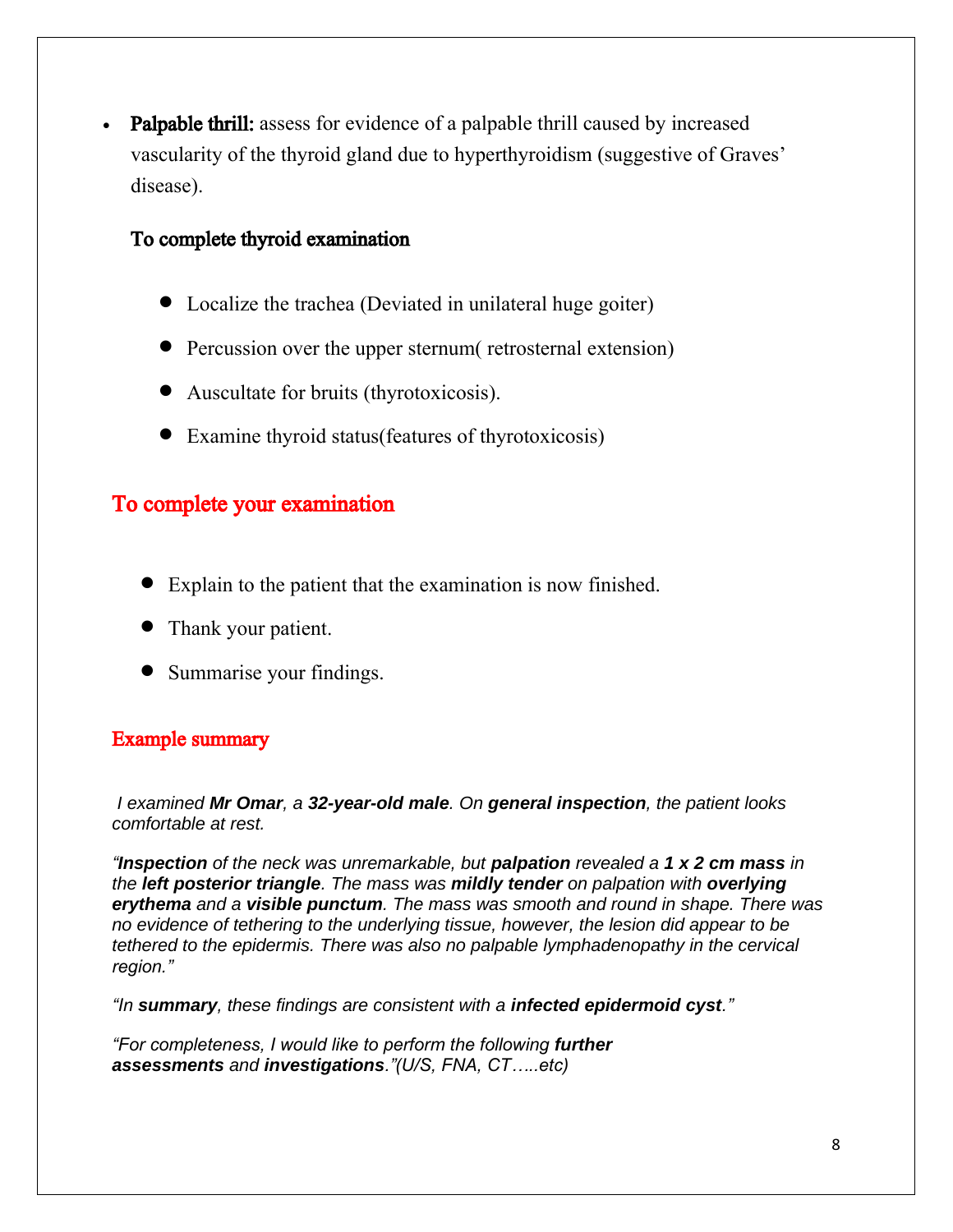# Differential diagnosis of a neck lump

# Midline neck lump

- Lymph node: often multiple and associated with underlying infection or malignancy.
- Lipoma: a solitary painless, rubbery, non-tender, smooth mass.
- Dermoid cyst: formed along the lines of embryological fusion. Dermoid cysts present as painless swellings that do not move with tongue protrusion (more common in children and young adults).
- Epidermoid cyst: a solitary painless mass (can be painful with overlying erythema if ruptured/infected) that has an associated punctum in the epidermis overlying the lesion. They are tethered to the epidermis and contain keratin.
- **Enlarged thyroid gland:** typically located below the thyroid cartilage.
- Thyroid nodule: may be single or multiple and represent adenomas, cysts or malignancy.
- Thyroglossal cysts: a painless, smooth fluctuant mass that rises on tongue protrusion.
- Laryngocele: a reducible tense mass that can increase in size during sneezing or nose blowing

# Anterior and posterior triangles of the neck

The boundaries of the **anterior triangle** of the neck are:

- **Superior:** the inferior border of the mandible.
- Medial: the midline of the neck.
- Lateral: the anterior border of the sternocleidomastoid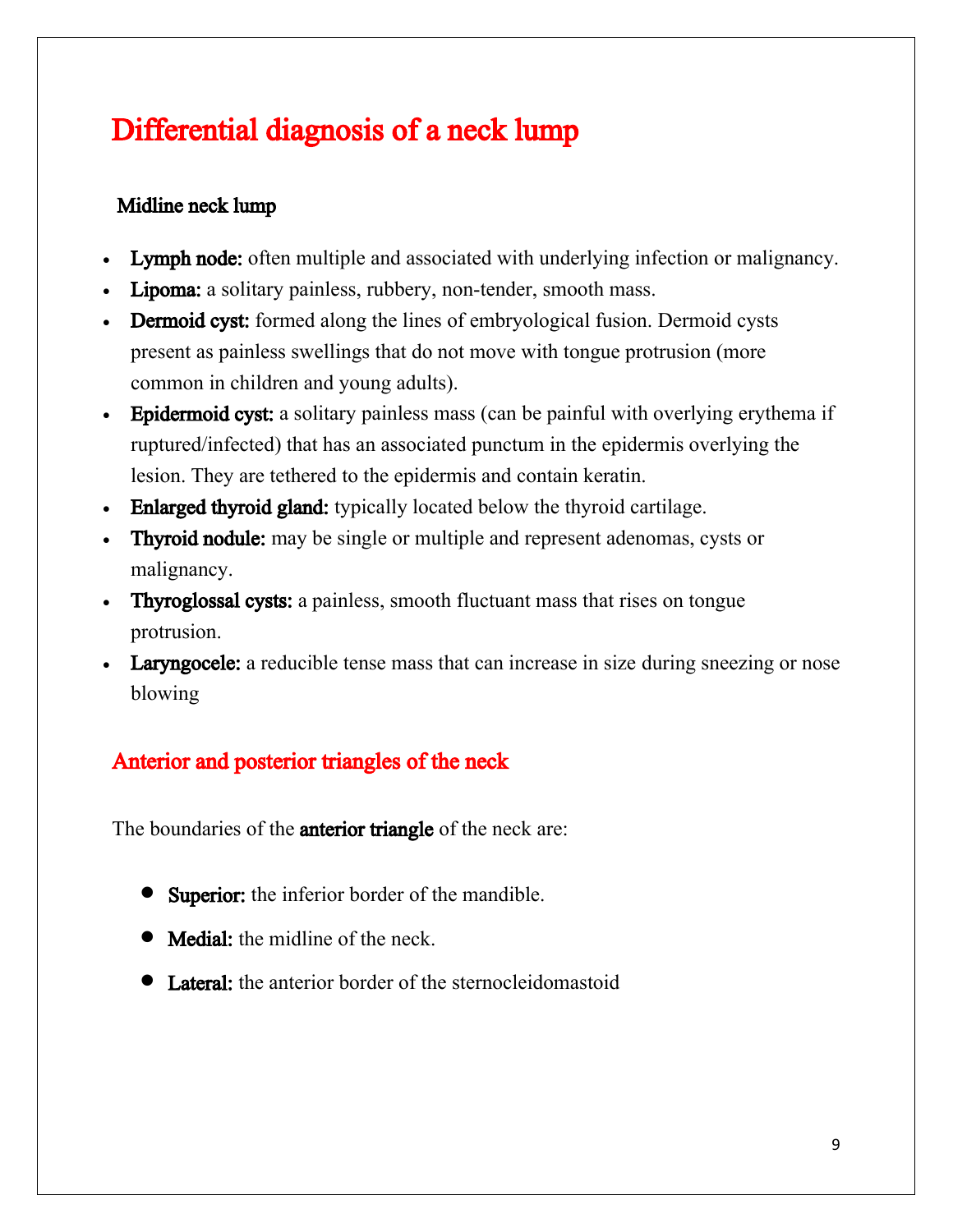The boundaries of **posterior triangle** are:

Apex: Union of the sternocleidomastoid and the trapezius muscles at the superior nuchal line of the occipital bone.

Anteriorly: Posterior border of the sternocleidomastoide.

Posteriorly: Anterior border of the trapezius.

Inferiorly: Middle one third of the clavicle.



# Anatomical zones of the neck .

- **Zone I:** extends from clavicles to cricoid.
- **Zone II:** from cricoid to angle of mandible.
- Zone III : from angle of mandible to skull base.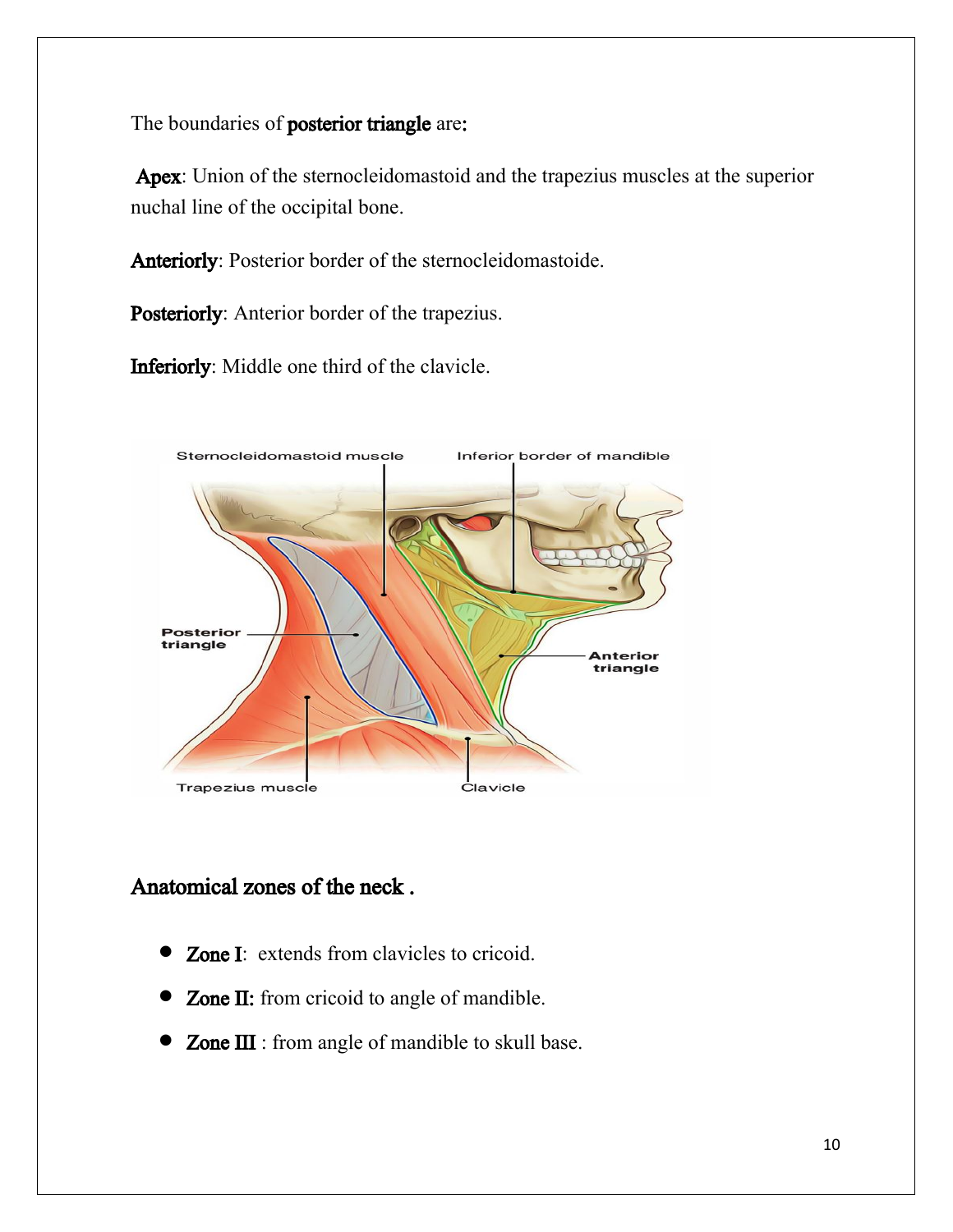

# Neck lump located in the anterior triangle

- Lymph node: often multiple and associated with underlying infection or malignancy.
- Lipoma: a solitary painless, rubbery, smooth mass.
- Epidermoid cyst: a solitary painless mass (can be painful with overlying erythema if ruptured/infected) that has an associated punctum in the epidermis overlying the lesion. They are tethered to the epidermis and contain keratin.
- Submandibular gland swelling: typically located medial to the angle of the mandible and may be caused by a salivary gland stone (sialolithiasis) and/or infection of the gland (sialoadenitis).
- Branchial cyst: present from birth and typically noticed in early adulthood when it becomes swollen due to infection.
- Carotid artery aneurysm: a pulsatile mass with an audible bruit on auscultation.
- Carotid body tumour: pulsatile and can be moved side to side but not up and down (due to the carotid sheath).
- **Laryngocele:** a reducible tense mass which increases in size during sneezing or nose blowing.